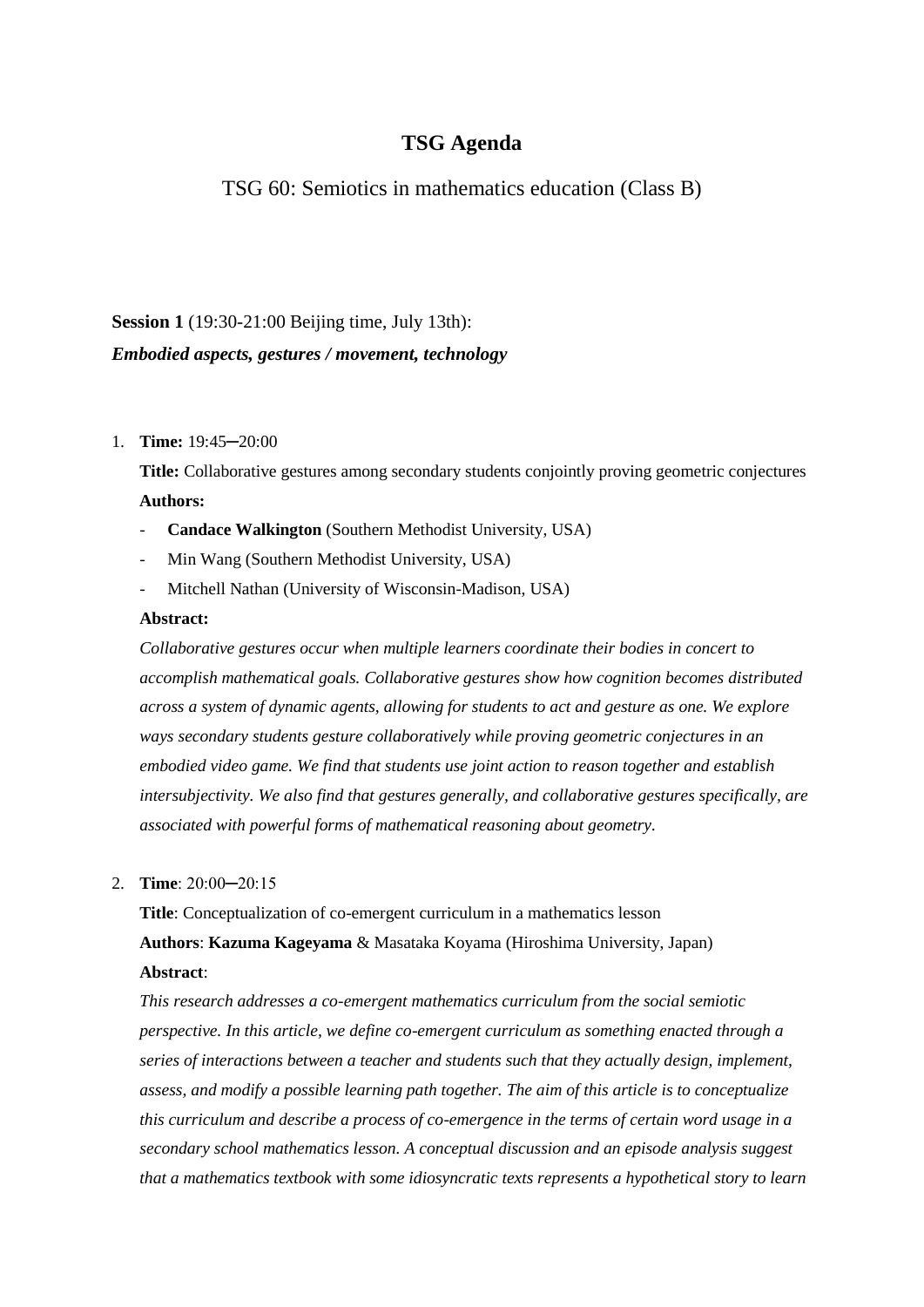*mathematics effectively, but this is not necessarily harmonious with real student learning activity. The participants were drawn from secondary school mathematics lessons and were interested in how to use words and sentences mathematically in spite of figural leaning. The genesis of this article is in our wager that because curriculum is a possible learning path, we would do well to unfurl the potential of a co-emergent one.*

#### 3. **Time**: 20:15─20:30

**Title**: Proof, conditionals and gesture **Author**: Laurie D. Edwards (Saint Mary's College of California, USA) **Abstract**:

*This paper considers the embodied conceptual underpinnings for mathematical proof, that is, how proof is related to physical experience and everyday kinds of thinking, as expressed in the modalities of writing, speech and gesture. Data were gathered through a study of doctoral students who were interviewed about proof and then worked in pairs to find a proof for a supplied conjecture. The analysis focuses on metaphors for proof as well as the use of "if-then" statements, also known as epistemic conditionals. Evidence from gestures that accompany conditional statements is used to argue for conceptual continuity in how conditionals are expressed within mathematical and nonmathematical contexts.*

#### 4. **Time**: 20:30─20:45

**Title**: Can a movement notation be a mathematical notation? **Authors**: **Giulia Ferrari** & Francesca Ferrara (Università degli Studi di Torino, Italy) **Abstract**:

*This paper presents a tailor-made notation as a methodological approach to the study of movement in the mathematics classroom. The notation helps us better investigate the question of whether movement can be some kind of notation for a graphical representation (similarly to the way that the graph is a semiotic notation for movement), in the context of graphing motion with a specific technology. We also offer it as a case of notation-in-use that allows us to mobilize our research practice and to take notice of new elements in our discourse. We present the notation by means of two examples, which we discuss from the methodological point of view and in terms of the implications for mathematics education research.*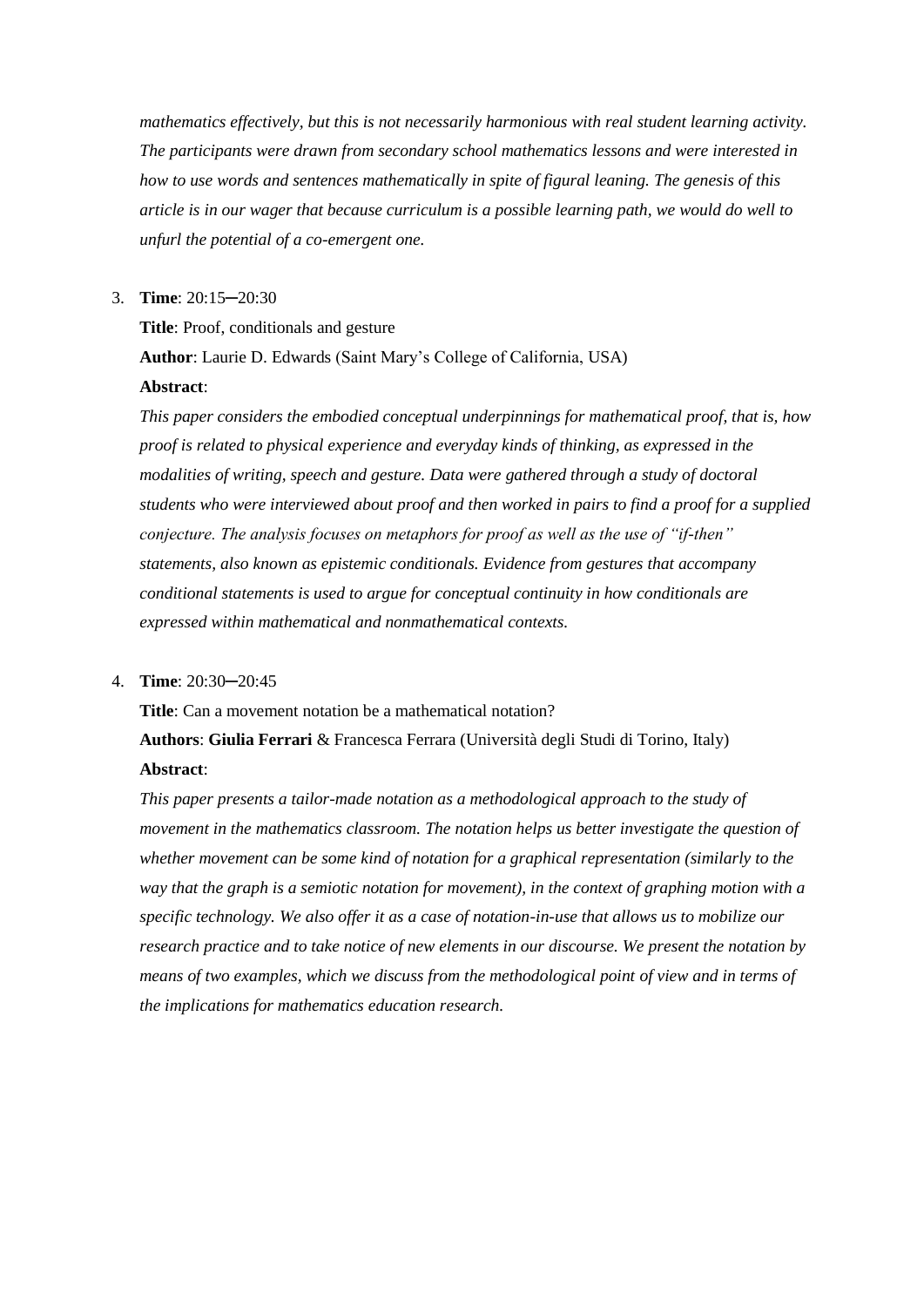## **Session 2** (21:30-23:00 Beijing time, July  $16<sup>th</sup>$ )

## *Language, meaning making, social factors*

## 5. **Time**: 21:45─22:00

**Title**: Semiotic character and issues in the learning and teaching of linear functions in Japan: The influence of terminology

**Authors: Hiroaki Hamanaka**, Masayoshi Yoshikawa, Hisae Kato, & Mitsunobu Kawauchi (Hyogo University of Teacher Education, Japan)

## **Abstract**:

*Previous studies reveal that mathematics education may be influenced by the language used. For example, the literal meaning of Japanese term "ichi-ji kansu," which means "linear function," has no connotation that involves a straight line, and is quite different from its literal meaning in English. We will therefore consider what kind of character and issue can be observed in the teaching and learning of linear functions in Japan, which might be influenced by differences in the terminology. Also, we will discuss the observed difficulty in Japan in recognizing a relation described by a liner equation as a linear function from the view point of Duval's theory of registers.*

## 6. **Time**: 22:00─22:15

**Title**: A semiotic lens on learning math in sign languages **Authors**:

- **Christina M. Krause** (University of California Berkeley, USA / University of Duisburg-Essen, Germany)
- Annika M. Wille (Universität Klagenfurt, Austria)

## **Abstract**:

*Trying to understand better the specificities of deaf students' learning of mathematics naturally suggests the consideration of their specific way of approaching mathematics in and through sign language. Semiotically, the learning processes differ in comparison to those of hearing students, but in which way and with which effect? In this paper, we present two semiotic approaches on learning mathematics to compare their potential for investigating learning mathematics in sign languages.*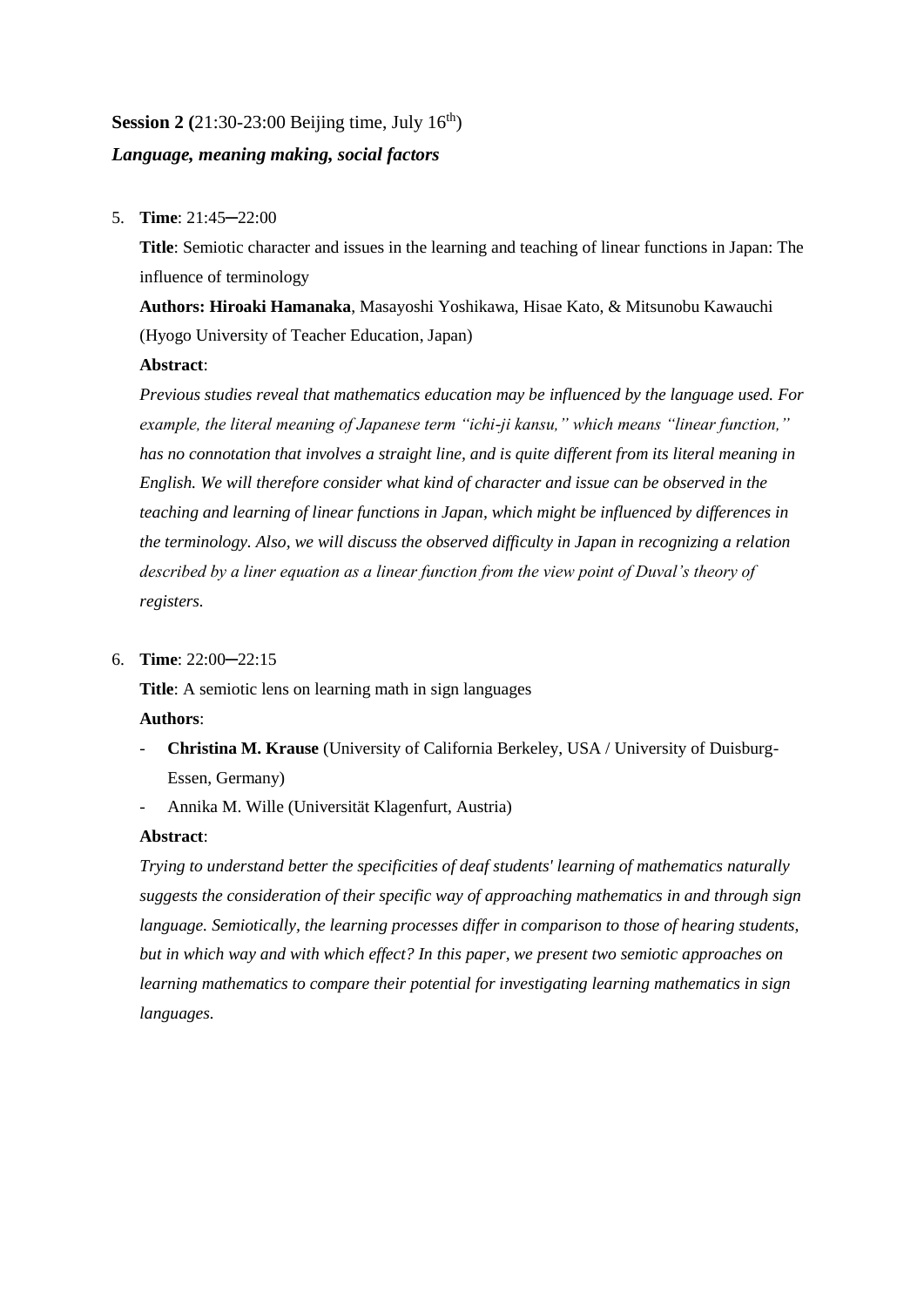## 7. **Time**: 22:15─22:30

**Title**: Semiotic chaining in Linear Algebra **Author**: Hamide Dogan (University of Texas at El Paso, USA) **Abstract**:

*This paper discusses findings from the analysis of two participants' responses to a single question. It also outlines the relevant research, and instructional activities through which participants formed their knowledge. The findings showed signified-signifier pairs facilitating semiotic spaces from which new signifiers (with new meanings) were adopted. Furthermore, we identified similarities and differences in comparing features of templates and signified-signifier pairs within and between participant responses.*

#### 8. **Time**: 22:30─22:45

**Title**: Interference between artifacts in semiotic chains **Authors**: Andrea Maffia & **Mirko Maracci** (University of Pavia, Italy) **Abstract**:

*We propose a definition of semiotic interference between artifacts as enchaining of signs emerging from the context of use of one artifact that are translated in the context of a different one. We relate such definition to existing literature about chains of signification adopting a triadic view of sign. The analysis of a production by a student will serve to illustrate the phenomenon of interference and discuss about its possible relevance in the process of teaching/learning mathematics.*

**Session 3:** 14:30-16:30 Beijing time, July 17<sup>th</sup>

**Workshop: Semiotics and Abstraction: Exploring potential relationships by means of two cases of mono printing and sign languages**

#### **Authors / organizers: Christina Krause, Ricardo Nemirovsky**, Tam Dibley

(14:30-15:00: General discussion of the papers presented and transition towards the workshop)

#### **Abstract**:

Mathematics is widely considered 'abstract' – but in most cases, what is meant by 'abstraction' or in what sense mathematical ideas are concrete or 'abstract' stays implicit and vague. Semiotics as the science of signs necessarily needs to address this question in that semiotic perspectives on learning mathematics require taking a stance on the ontology of the mathematical objects in their focus – is mathematics what is behind the signs or is it in the signs itself?